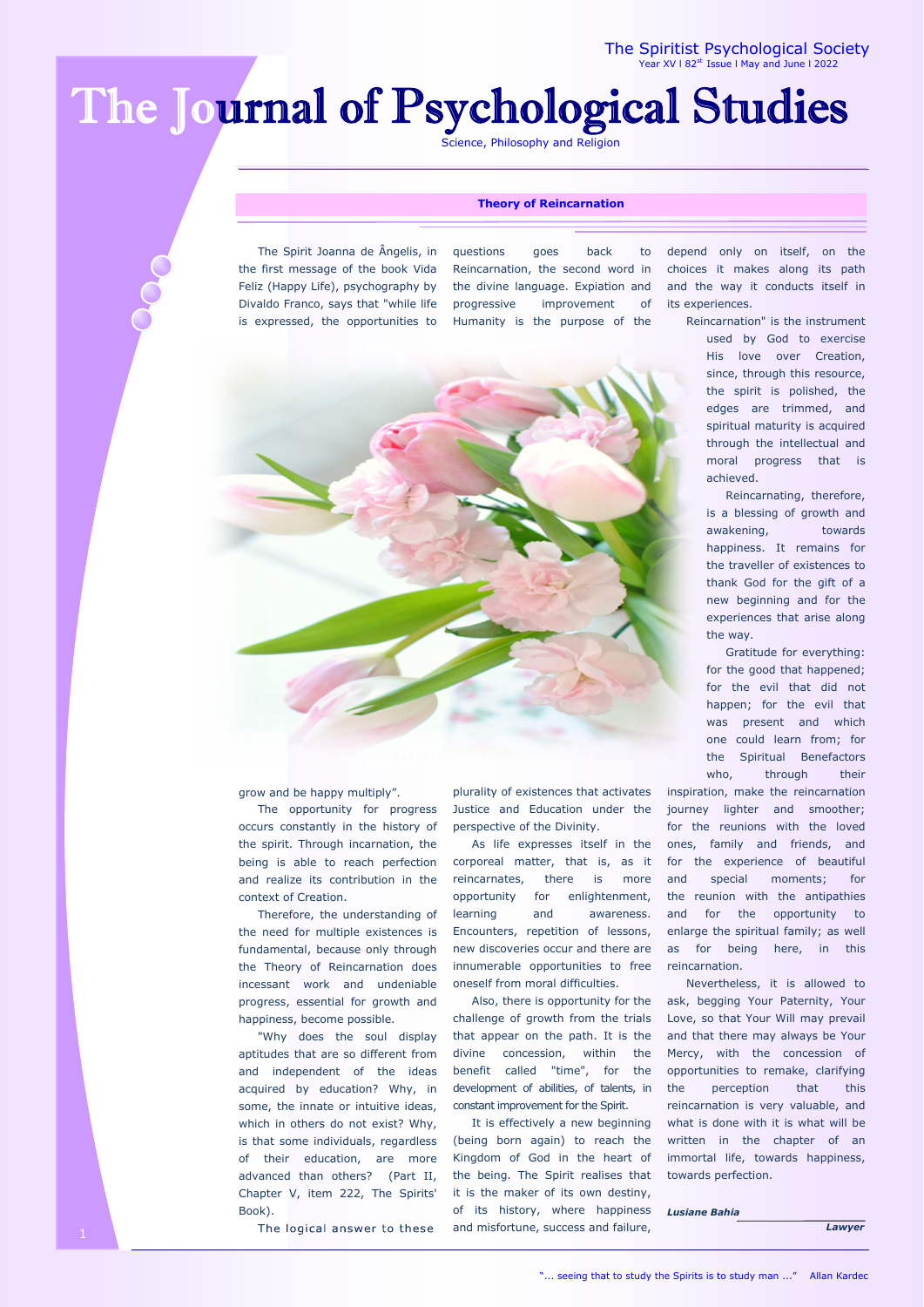## **The Journey of the Soul The School Earth**

 In the etymology of the word itself, certain predispositions may "Journey" we find the French similar be triggered, emphasizing the needs "jour", which is equivalent to the of the soul. In any case, the main journey of a day, marked by the part of the Soul's Journey is the "rising" and the "setting" of the sun. In Greek mythology, the god Helios is represented on a chariot that leads the sun on its journey, which ends by plunging into the Ocean. Establishing a metaphor with the of a reflective attitude, selfishness,

acquisition of resources, values and virtues, as the only way to establish a harmonious march in our "sun carriage". However, this does not always happen. Recklessness, lack



spiritual childhood, accompany many souls on the march in their sleep level of consciousness. In this sense, they recall Faetonte, the son of Clymene and Helios, who one day wanted to meet his father. In the joy of the meeting, Helios granted his son his request to carry the chariot of the sun. But in his impulsiveness, he did not have the balance and

strength to drive the vigorous horses, and ended up killed by a thunder from Zeus, to avoid greater damage.

 The Journey of the Soul is too valuable for us to waste existential resources, valuable opportunities granted by the divinity for our evolutionary process. In this journey, there is no fatality or totally predetermined destiny, because we count on our free will. May we have the wisdom to make of this journey a path towards plenitude.

#### *Cláudio Sinoti*

 *Jungian Therapist* 

 In his famous series "Cosmos", the famous astronomer Carl Sagan presented a timely synthesis of what he called "The Cosmic Calendar", from the Big Bang, which would have occurred 13.8 billion years ago, to the present day. According to this calendar, the "big bang" would have occurred on January 1st. The Solar System would have originated on August 1st, around 5 billion years ago, and our Mother Earth, Planet that shelters us, would have appeared on September 15th, approximately 4.5 billion years ago.

In its beginning, its formation was adapted to receive the forms of life that would appear. Heating and cooling, separating, and moving the portions of earth and water that existed in it, universal intelligences conducted their experiments in order to find the ideal conditions to shelter the evolutionary process of the species. Only on November 28th of the Cosmic Calendar (a little over 2 billion years ago), did the unicellular organisms begin to inhabit the Planet.

 Gradually these organisms became more complex, giving rise to more elaborate forms of life. Christmas of the "Cosmic Calendar", 25th December, records the appearance of mammals, a mark of essential importance for the human experience, whose mark only dates back to 11 pm and 54 minutes of the "31st December", when Homo Sapiens appears.

 As we see in this metaphor, we are only crawling as humanity, while the Earth, which shelters us, prepared itself for a long time. For this very reason, our Planet can be seen as an elementary school for the development of existential potentialities. In it, forms of life evolve and undergo necessary transformations for their improvement. The human differential is the capacity for selfconsciousness, which makes us even more responsible for the choices we make. Unfortunately, most of these choices have been wrong, resulting in unfortunate consequences for humanity. The disrespect to our Mother Earth, the *Pachamama* of the indigenous ancestors, is an example of this. So that we do not have to "retake a year" in this school, or even have to move to other more unwelcoming "schools", let us do our part, carrying out with consciousness our transit in the cosmic calendar.

*Iris Sinoti* 

*Jungian Therapist* 

# **Editorial Staff Journalist**

Katia Fabiana Fernandes - n° 2264

**Editor** Evanise M Zwirtes

### **Collaborators**

Maria Angélica de Mattos - Revision Cintia C. Dos Santos - English Translation Karen Dittrich - German Translation Hannelore P. Ribeiro-German Translation Lenéa Bonsaver - Spanish Translation Nicola P Colameo - Italian Translation Romo Translations - French Translation Seweryna Akpabio-klementowska - Tłumaczenie na język polski

# **Reporting**  Lusiane Bahia

Cláudio Sinoti<br>Iris Sinoti Iris Sinoti Evanise M Zwirtes Davidson Lemela Sérgio Thiesen

**Graphic Design**  Evanise M Zwirt

**Study Meetings (In Portuguese) Saturdays:** 05.00pm - 07.00pm **Sundays:** 08.00pm - 09.30pm **Mondays:** 08.00pm - 09.30pm **Wednesdays:** 08.00pm - 09.30pm

**Study Meetings (English) Wednesdays:** 06.00pm - 07.00pm

BISHOP CREIGHTON HOUSE 378, Lillie Road - SW6 7PH - London Information: + 44 0778484 0671 E-mail: spiritistps@gmail.com **www.spiritistps.org**  Registered Charity N° 1137238 Registered Company Nº 07280490



journey of the soul, we begin our journey with the baggage we bring from our past existences, which Carl Gustav Jung identified as the Collective Unconscious. Our "chariot" is the structure of the personality, which the more structured it is, the better it will be on the Journey.

 This unconscious, bearing its marks, signals our predispositions, values and conflicting questions. In tune with this concept, the Spiritist Doctrine points out the existence of the Perispirit, intermediary between the physical body and the Spirit, as the model that organizes the whole biological system, according to the achievements, weaknesses and needs of the Spirit in its carnal journey. According to the way it conducts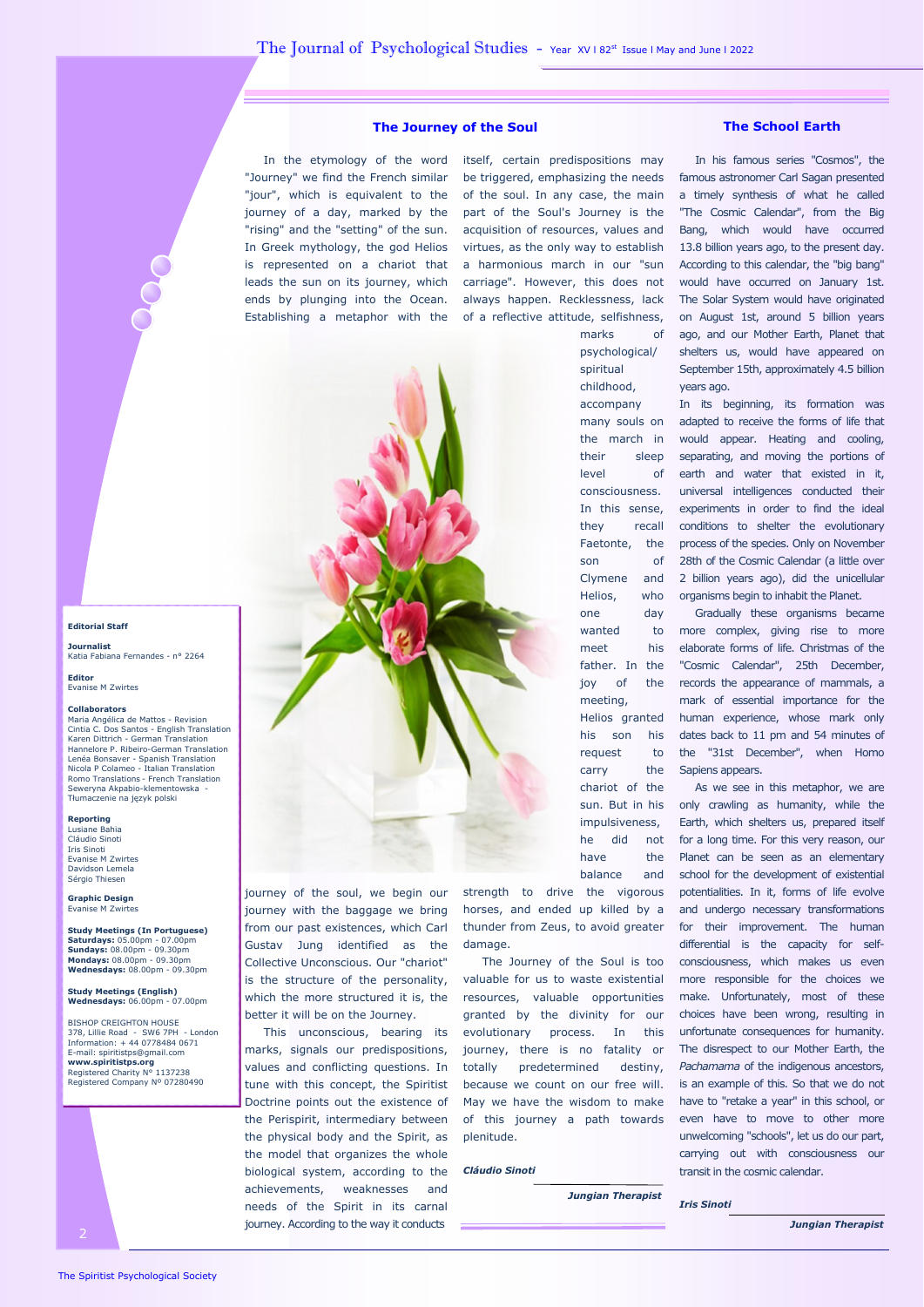We are evolving spirits. Apprentices of Life, invited to the self-encounter.

 Most of us are identified with the ego that suffers whenever it is threatened by external experiences. Due to this intense egoic identification, we live life on Earth unknown to us, hidden in the illusion of matter and the pain of

our own disharmonised thoughts and emotions.

 When we begin the process of self-awareness, we perceive our mental and emotional patterns, observing the mind without identifying with it, beginning the art of spiritual awakening.

 As apprentices, it is fundamental to understand that instruction is the acquisition of information from exterior life, whereas education is the awakening of inner wisdom through ethical autonomy in the face of the phenomena of life.

 From the external Universe we receive orientations and stimuli, but the decision to accept or not is personal. The option depends on internal choice, free-will. Irresponsibility with our life is a mechanism of escape from reality. It is transferring to others the responsibility for our dissatisfactions. Responsibility is the capacity to answer for one's own choices.

 To have autonomy is to command oneself. It requires courage and commitment to life. It means learning to overcome life's frustrations and disappointments, it means redoing the path without rebelliousness or fear. It is to understand that external challenges constitute "pedagogical material" used by Life, in the service of our inner awakening.

 Without emotional involvement there is no interest. Without interest there is no motivation. Without motivation there is no change. When we accept ourselves emotionally, we promote selfhealing.

### *Evanise M Zwirtes*

*Transpersonal Psychotherapist* 

# **Inner Life The Learning Spirit 1988**

 That which is inside our soul belongs to us, is part of us, and no - which is their terrain - begin one has put it there but ourselves.

 Since our past lives, we chose to changing actions. Do good, practice be the way we are, no one made us charity, help your neighbour, that way. It was not our parents, exercise yourself in distributing joy society or the values that were to others and start with the one passed on to us. Over the millennia nearest you. we have been building our

 So, if it is difficult to begin inside outside, changing attitudes,

Once upon a time a rich



result of ourselves.

We chose to be selfish, proud, arrogant, and overbearing. They are like accessories or lump that with time have been added to our personality. Today they have started to bother us, because there is no room for the construction of happiness if we keep insisting on remaining with these bad habits inside us, since happiness is an inner construction.

 We must face the enemy headon, we cannot deny it, otherwise it will win. We cannot be naïve in not believing in its strength, nor despise its tricks. If we want to effectively extirpate him from us, we need a spring cleaning.

 The flaws of our character: pride, intolerance, selfishness, impatience, are like living beings, real enemies and are inside us, there is no more room to deny them. So do not think that it will be easy, that from one day to the next you will manage to defeat them. Do not be deceived, for they will fight bravely with all the forces they possess to stay alive, dominating the space, as they have always done.

personality and today we are the businessman came to Chico Xavier because he needed some guidance. Since they were friends and enjoyed a certain level of closeness, the visitor felt free to say that he had been depressed and sad. Apparently, there was no justification for feeling this way. He had a loving family, respectful children, and a stable financial life, however that feeling of emptiness persisted, despite everything else.

> Chico, with his luminous gaze, penetrated deeply into his companion's soul and said: what you lack is the joy of others. It could be that the man was an honest businessman, a good father, a caring and faithful husband. But, as Chico explained, that is not enough. We need to do more and not just our obligation or duty. Good is a dynamic attitude that demands action, because to do evil, it is enough to do nothing or only your duty.

#### *Davidson Lemela*

 *Neuropsychologist*